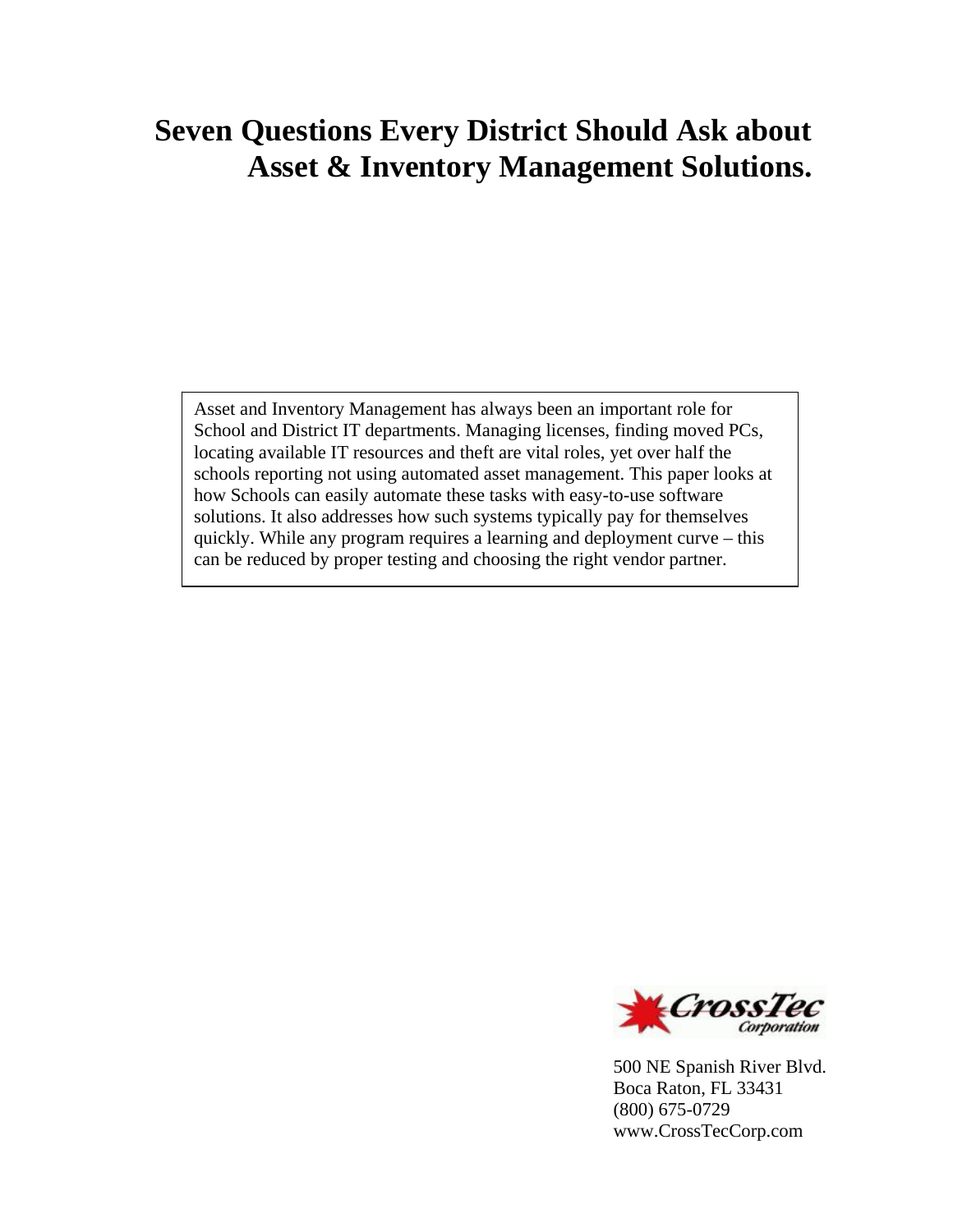# **Seven Questions Every District Should Ask About Asset & Inventory Management Solutions.**

*Systems for Tracking and Managing Software & Hardware Assets can Save Tech Coordinators & District IT Departments Time and Money* 

# **Asset Management Benefits**

- Manage software license compliance to prevent licensing penalties.
- Locate and help prevent asset drift (moving or loss of equipment)
- Conduct and save time on audits for programs such as E-rate
- Optimize hardware and software usage.
- Reallocate underutilized assets.
- Accurate asset information for budgeting and tech planning.

According to a recent QED survey, the average school district loses more than \$80,000 each year because of lost or damaged IT assets. Additionally, well over half of the districts in the survey (59 percent) still use manual systems to track IT assets. A solution that saves schools and districts time, money, and IT teaching resources is to implement an automated IT inventory and asset tracking system.

# **1. How does asset management software work?**

Asset management solutions, such as CrossTec EMS, work by gathering inventory information from PCs and servers connected to your district's network. Like similar applications, CrossTec EMS allows each PC to have a client installed. Each client can then be polled by administrators on-demand or it can be automated so they report their status periodically. These reports generally include an internal inventory of hardware and software installed and in use and also where the system might be located (IP address). Knowing the IP address can help you determine if a computer is sitting on your district network or an outside network. If your network is segmented properly it could tell you which building or department it is located in. This helps you determine if a system has been stolen or simply have moved.

# **2. What challenges can asset management solutions help with?**

While one of the main benefits of asset management and inventory tracking for schools is the ability to know where PCs are and who is using them, other features are also vital for districts. Tracking software licenses, knowing what computer components are in a system, being alerted if components change or are removed, and tracking PC drift or the undocumented movement of equipment within or outside of your schools. Another useful feature is to track lease expirations on equipment.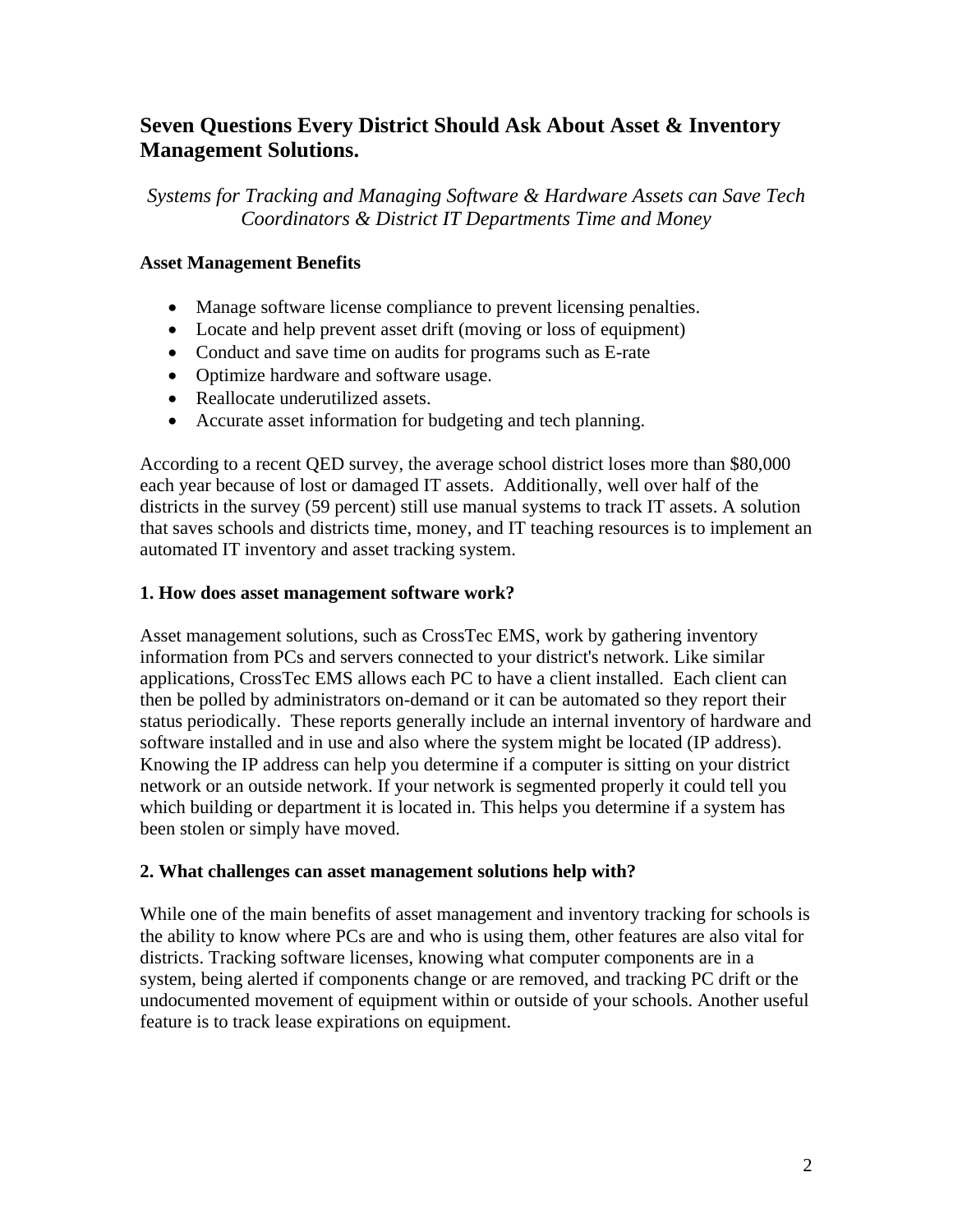#### **3. What are some of the important features in asset management systems?**

Most systems allow you to gather and report information about computer assets on your network, including hardware, software, and software utilization. More advanced systems like CrossTec EMS let you track components like memory, video cards and hard drives. You can even be alerted to system upgrades and for missing items or changes in system components. Another useful feature is finding out where available hard drive storage may be so you can utilize it for storing files, videos and lessons.

Most asset management systems report software installed on each computer and enable you to track licenses compared to the actual usage of the application for license management and compliance. This alone can save you money. For example, if you have licensed 1,000 users for a particular program and you find that only 600 PCs actually run that software you can reduce your yearly software maintenance bill. You can also generate alerts for software license agreement violations and unauthorized software installations.

# **4. What are the technical requirements for asset management applications?**

Having comprehensive asset and inventory management is the only way to easily and accurately track items like software licenses and lease expirations. CrossTec EMS can do this for both Windows and Linux systems across your network. Each system requires that the CrossTec EMS client is installed which takes a very small amount of hard drive and memory space.

Administrators who wish to use the system will need the CrossTec EMS reporting tool to read, view and report on network assets. This may include technicians wanting to track software loaded on machines to senior IT staff who need usage data to develop longrange technology plans.

# **5. Can Asset Management really help with theft or PC drift?**

PC drift is a significant problem in schools and districts, particularly those with large campuses. A computer might be moved to another building without documentation. Or staff might take laptops or other items home to do work. As always, no one ever remembers the computer was moved and then a theft report is generated. Many resources are wasted simply tracking equipment that has "drifted" and forgot about.

Theft is another major concern. Protecting equipment is a constant concern for technology directors. And as more schools embrace notebook PCs – theft becomes easier. While you can try to lock down systems and prevent them from running if removed – it still happens. While most asset management applications can protect the PCs, they can let you know immediately which PCs, or even components, are missing. The faster you know you have a problem – the better your chances are of finding the missing item.